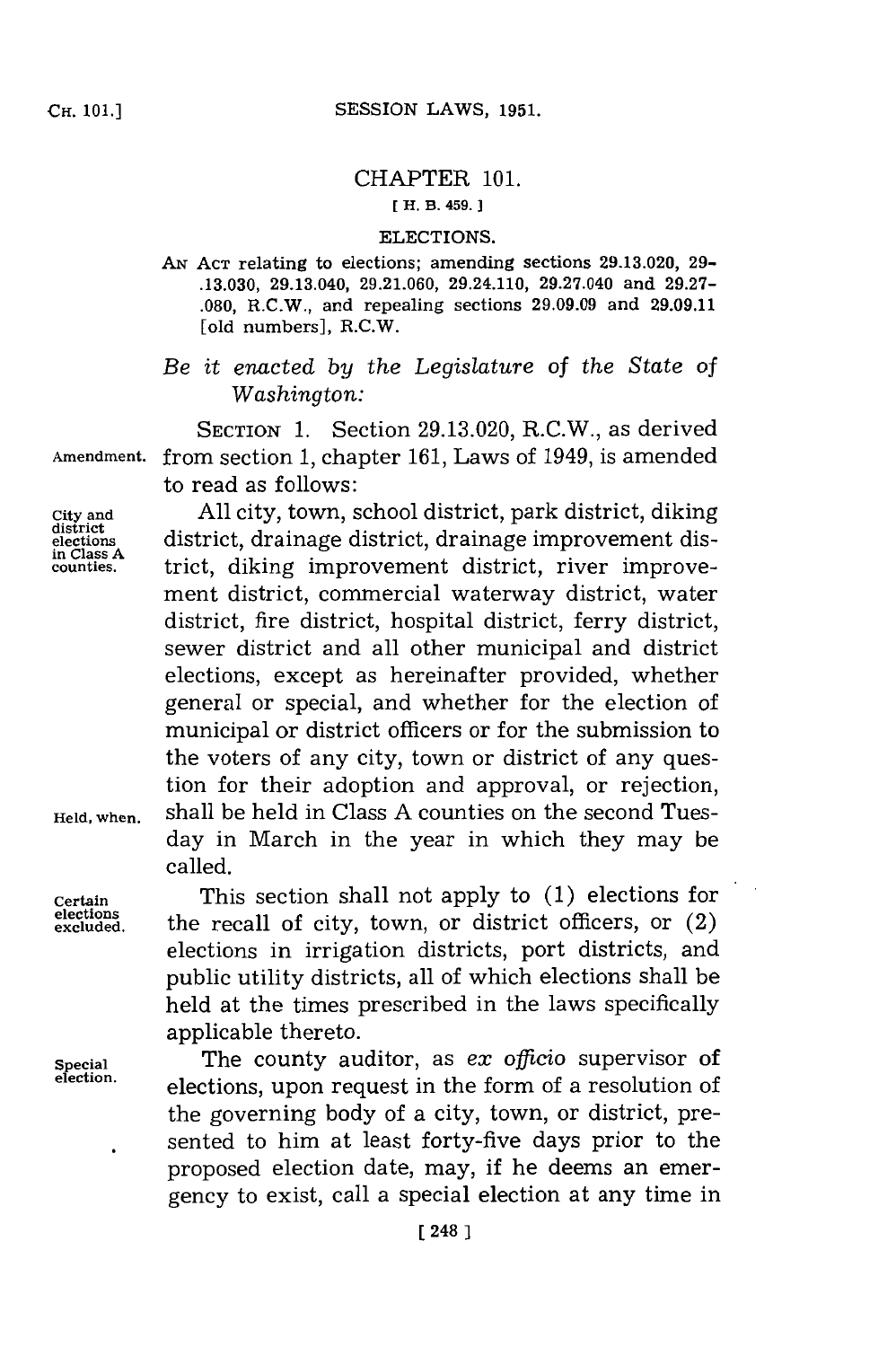such city, town, or district and for the purpose of such special election he may combine, unite, or divide precincts. Such special election shall be noticed and conducted in the manner provided **by** law.

**[Am. Rem. Supp. 1949, § 5144.]**

**SEC.** 2. Section **29.13.030,** R.C.W., as derived **Amendment.** from section 2, chapter **161,** Laws of 1949, is amended to read as follows:

**All** city and town elections, other than in Class **A City and the counties, whether general or special, and whether elections** in for the election of officers, or for the submission to **Class A** the voters of such city or town, of any question for when held. their adoption and approval, or rejection, shall be held on the second Tuesday of March in the year in which they may be called. **All** school district elec- **School district** tions, other than in Class **A** whether general or spe- **elections,** cial, and whether for the election of officers, or for the submission to the voters of such district, of any question for their adoption and approval, or rejection, shall be held on the second Tuesday of March in the year in which they may be called: *Provided*, Certain potentions not That this section shall not be construed as fixing the **affected.** time for holding the elections for the recall of any city, town or district officers or primary election or special bond election or any election held in a city of the first class for choosing qualified electors to prepare a new charter for such city **by** altering, changing, revising, adding to or repealing its existing charter, or any election held in any such city for ratifying such new charter. Whenever in the **judg- Special** ment of the governing board of any such city, town **pursuant to** or school district an emergency exists, such board may, **by** resolution, call a special election at any time in such municipality or district, and at any such special election said governing board may combine, unite or divide precincts for the purpose of holding such special election and every such special election so called shall be conducted and notice thereof given in the manner provided **by** law. This and sections

**[CH. 101.**

**counties,**

**election emergency.**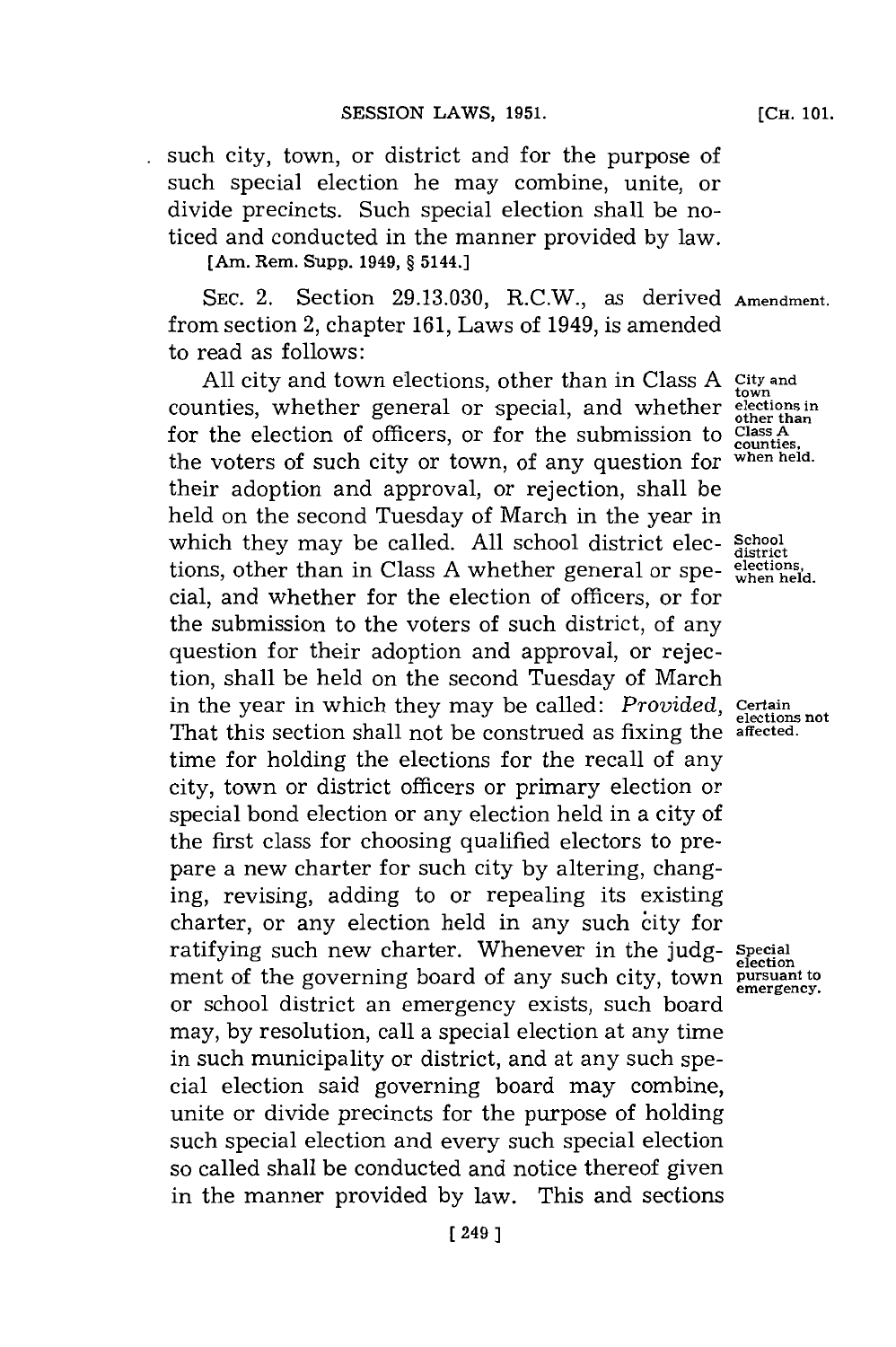**29.13.010** and **29.13.020** are referred to as the con-Amendment. solidated election laws.

> [This **sec.** (R.C.W. **29.13.030)** was also amended **by sec. 3,** ch. **257,** L. **1951.] [Am. Rem. Supp. 1949, § 5150.]**

> **[R.C.W. 29.13.010 was derived from R.R.S. §§ 5143 and 5145; R.C.W. 29.13.020 was derived from Rem. Supp. 1949, § 5144.]**

Fourth<br>class munici-<br>x SEC. 3. Section 29.24.110, R.C.W., as derived **palities.** from section 4, chapter **161,** Laws of 1949, is amended to read as follows:

Fourth class municipalities shall not hold primaries and the election of town officers shall be nonpartisan. Not less than ninety days prior to the holding of a town election, the town council shall **by** ordinance prescribe as the method for nominating Alternative candidates, either the holding of a caucus or cau-<br>methods for a caucus in which case it shall further presentibe negula nominating cuses, in which case it shall further prescribe regulations therefor, or the filing of declarations of candidacy.

**Caucuses. If** caucuses are provided for, the town clerk shall publish once in a newspaper having general circulation within the county at least ten days prior to the date thereof, a notice of any caucus. If there be no such newspaper, notice shall be posted ten days prior to date of the caucus, at the three most prominent places in town.

Declarations **If declarations** of candidacy are provid they shall be filed with the town clerk not more than sixty nor less than forty-five days prior to the elec-**Filing fee.** tion, and shall be accompanied **by** a filing fee equal to one per cent of the annual salary of the office: *Provided, however, That no filing fee shall be charged in* the event that the office sought is without compensa-**Form of.** tion. Declarations of candidacy shall substantially **declaration.** conform to the form set forth in section **29.18.030,** R.C.W.

List of **If, by law, the county auditor, as** *ex* **officio super-**<br>
<u>condidates</u> **example to the interval of elections** has interaction over such town to county visor of elections, has jurisdiction over such town election, the town clerk shall at least thirty-five days

**Alternative**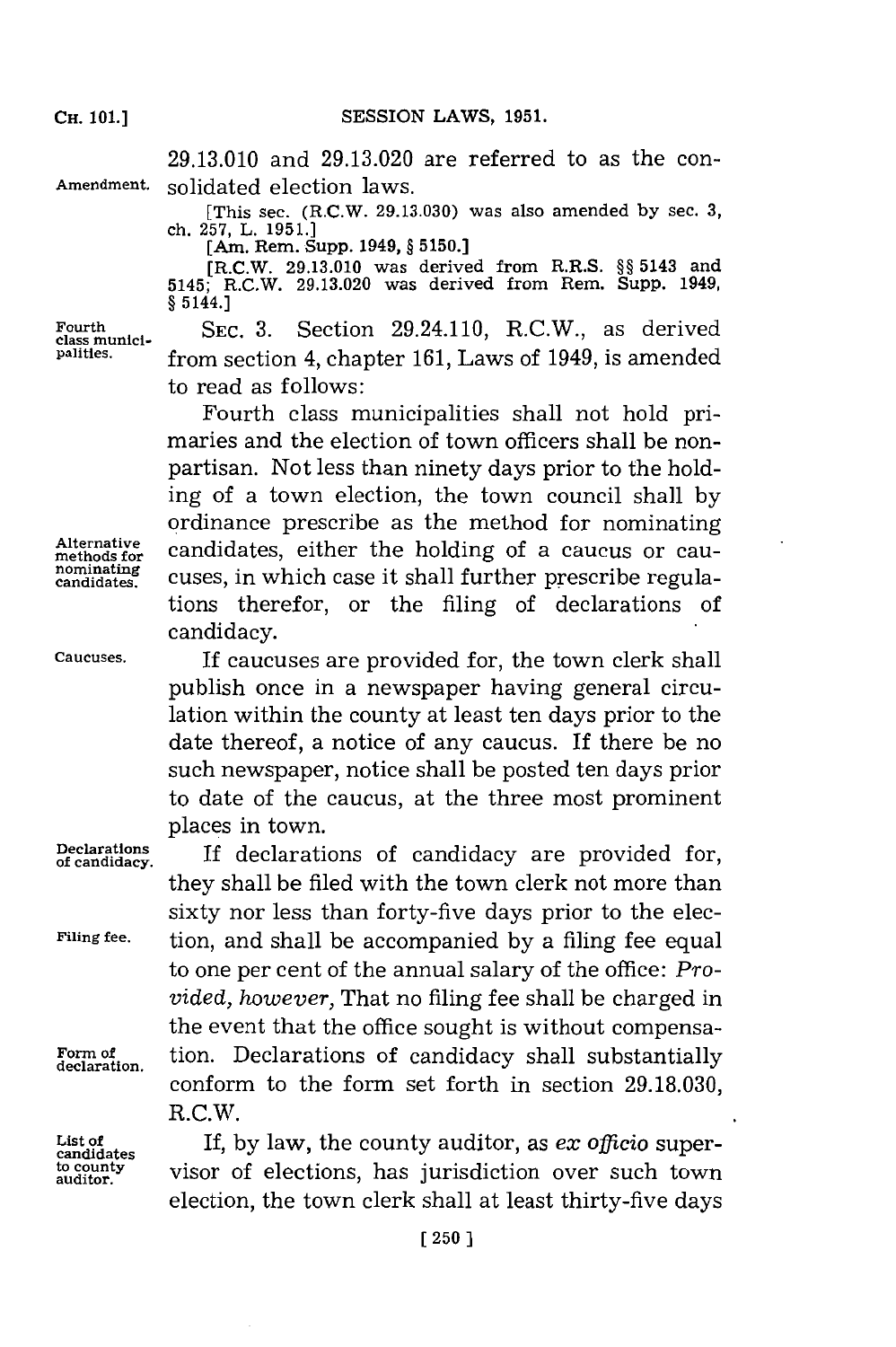prior thereto, submit to him a certified list of candidates.

[Am. Rem. Supp. 1949, **§ 5179-2.]**

[R.C.W. **29.18.030** is Rem. Supp. 1947, **§ 5180.]**

SEC. 4. Section 29.13.040, R.C.W., as derived **Amendment.** from section **5,** chapter **161,** Laws of 1949, is amended to read as follows:

**All** elections held under section **29.13.020** shall be **Supervisory** and conducted **by** the county auditor as *ex officio* county **canvassing** supervisor of elections and shall be canvassed by the where **vested.** county canvassing board. In all elections held under section **29.13.030,** the duties enjoined upon the county auditor **by** section 29.04.020, as derived from section **1,** chapter **182,** Laws of 1947, shall be performed **by** the city, town, or school district clerk. Such elections shall be canvassed **by** the city, town, or school district canvassing authority: *Provided,* That if the laws governing any such city, town, or school district do not designate a canvassing authority, the canvass shall be made **by** the legislative body thereof.

[This sec. (R.C.W. 29.13.040) also amended **by** sec. 4, ch. **257,** L. **1951.1**

[Am. Rem. Supp. 1949, **§ 5153-1.]**

[R.C.W. **29.13.020** is sec. **1,** *supra,* this chapter.]

[R.C.W. **29.13.030** is see. 2, *supra,* this chapter.] [R.C.W. 29.04.020 is Rem. Supp. 1947, **§ 5166-10.]**

**SEC. 5.** Section **29.21.060,** R.C.W., as derived **Amendment.** from section **6,** chapter **161,** Laws of 1949, is amended to read as follows:

All candidates for offices to be voted on at any peclarations of candidacy;<br>ction in first, second, and third class cities shall ist, 2nd and<br><sup>3rd class</sup> election in first, second, and third class cities shall **3rd class** file declarations of candidacy not more than sixty **cities.** nor less than forty-five days prior to the day of the primary with the clerk thereof.

**All** candidates for district offices, other than in Same. **district** irrigation districts, shall file declarations of candi- elections. dacy not more than sixty nor less than forty-five days prior to the date of the election with the officer or board charged with the conduct of the election: *Provided,* That in the case of port districts and public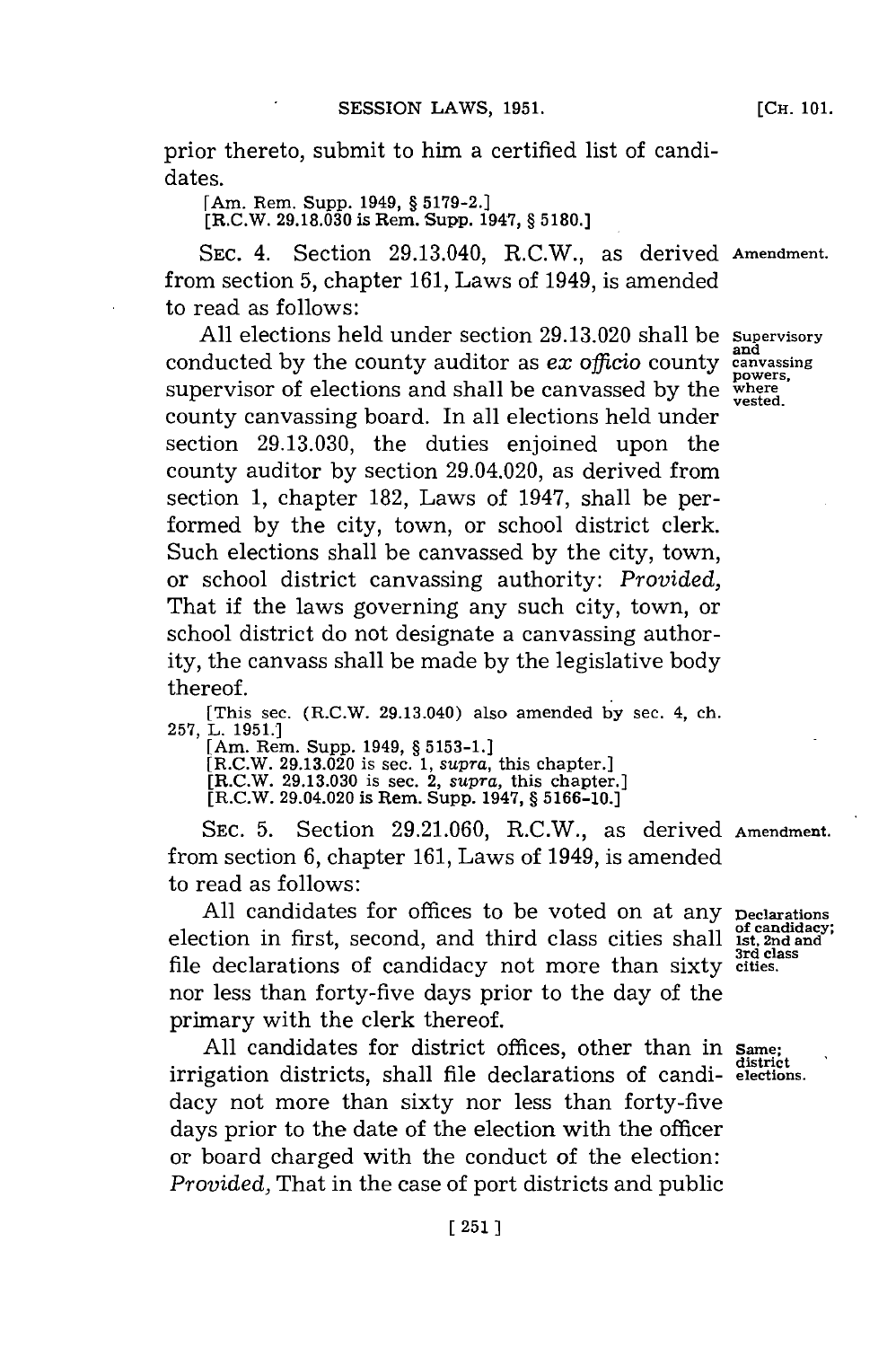## CH. 101.] SESSION LAWS, 1951.

*further,* That this chapter shall not change the method of nomination for first district officers at the

**of candidacy,** draw his declaration at any time within five days after the last day allowed for filing declarations of

**counties.** the date fixed for the primary, a certified list of the candidates to be voted on thereat as represented **by**

Port or public utility districts, and in no others, nominations shall **district,** be made **by** means of nominating petitions: *Provided*

Withdrawal formation of the district. Any candidate may with-

candidacy.

**Certified** The city clerk in Class A counties shall transmit<br> **List of** the county auditor at least thirty-five days before candidates; to the county auditor at least thirty-five days before **Class A**

the declarations of candidacy filed in his office. **Filing fees. All** candidates required to file declaration of candidacy shall pay the same fees and be governed **by** the same rules as obtain with respect to candidates for nomination at the September primary elections: *Provided,* That no filing fee shall be charged in the event that the office sought is without compensation.

**[Am. Rem. Supp. 1949, § 5166-4.]**

**towns in**

**Amendment. SEC. 6.** Section 29.27.040, R.C.W., as derived from section **7,** chapter **161,** Laws of 1949, is amended to read as follows:

Certified Clerks of fourth class towns, in Class A counties,<br>
list of<br>
candidates: shall certify and file a list of nominees with the shall certify and file a list of nominees with the **Class A** county auditor not less than thirty-five days before **counties.** the election.

[Am. Rem. Supp. 1949, § 5172.]

**Amendment. SEC. 7.** Section **29.27.080,** R.C.W., as derived from section **11,** chapter **161,** Laws of 1949, is amended to read as follows:

Notices of **Motice for any state, county, district**, or munici-, election. pal election, whether special or general, shall be **Publication,** given **by** publication not more than ten nor less than three days prior to the election **by** the county auditor or the officer conducting the election as the case may be, in one or more newspapers of general circulation